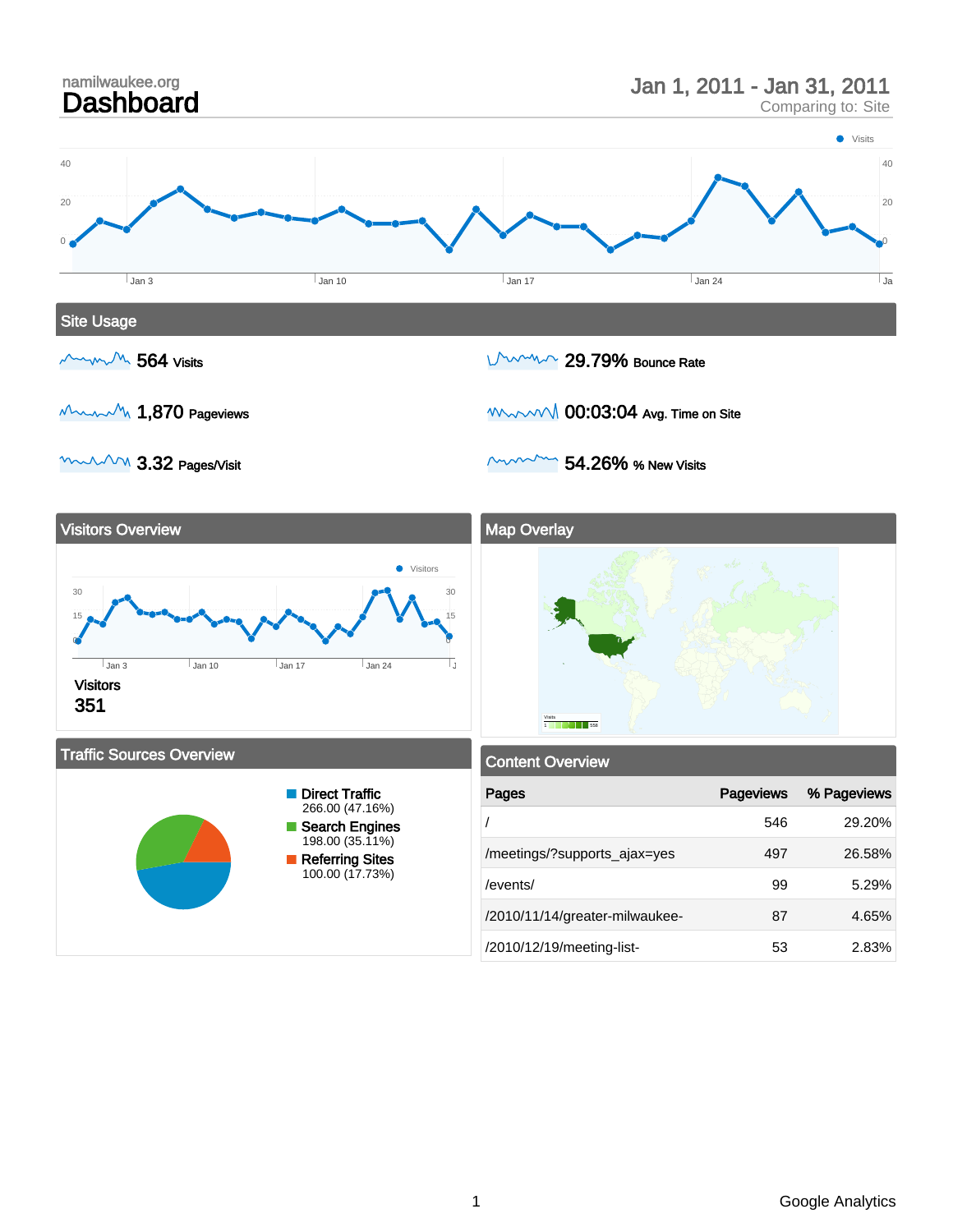

#### Technical Profile

| <b>Browser</b>    | <b>Visits</b> | % visits |
|-------------------|---------------|----------|
| Internet Explorer | 303           | 53.72%   |
| Firefox           | 145           | 25.71%   |
| Safari            | 87            | 15.43%   |
| Chrome            | 20            | 3.55%    |
| Lunascape         | 2             | 0.35%    |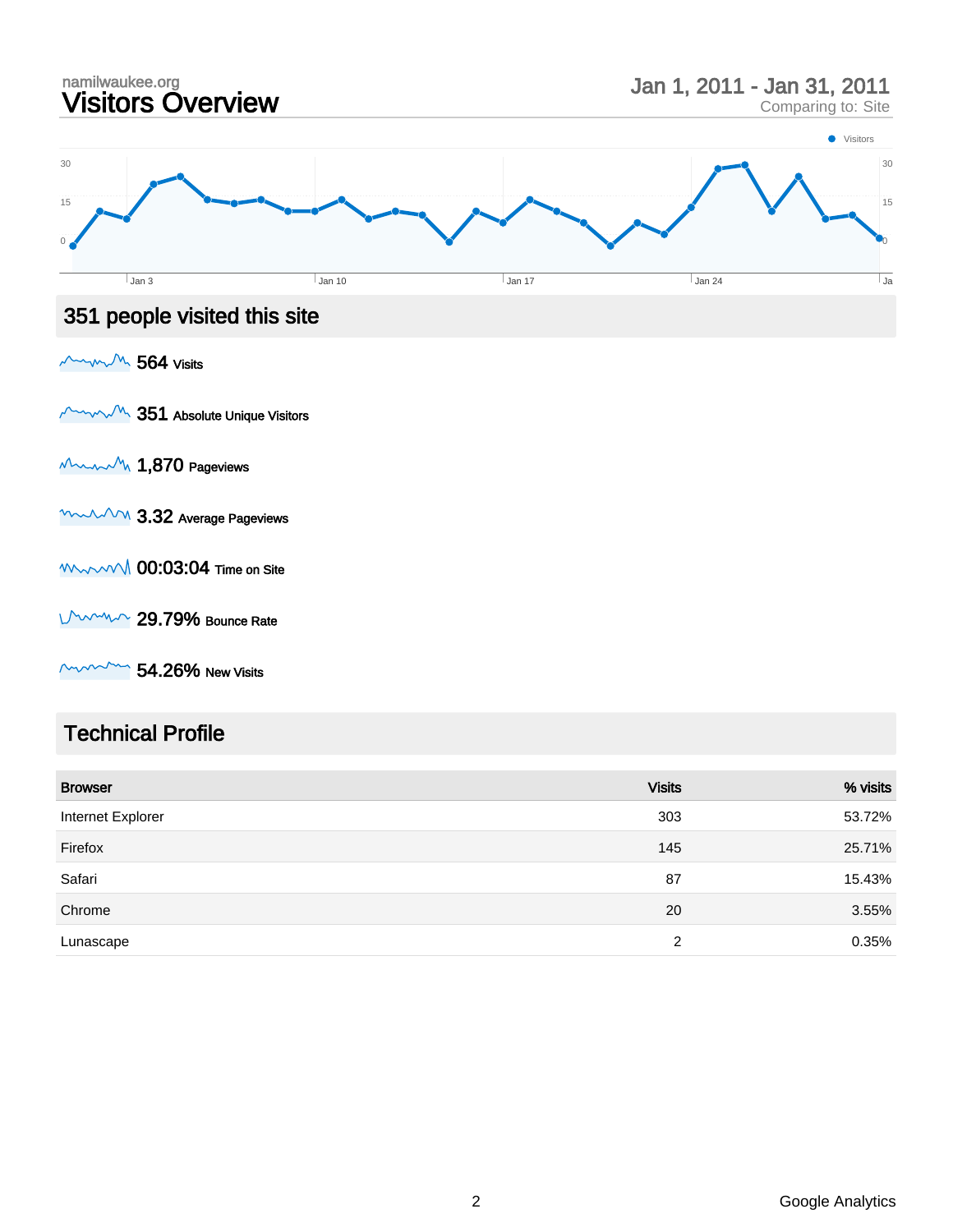

MMMM 17.73% Referring Sites

 $\textcolor{red}{\bigwedge_{\hspace{-.15cm}\sim\hspace{-.15cm} \cdots \hspace{-.15cm} \cdots} }$  35.11% Search Engines

#### Top Traffic Sources

| <b>Sources</b>             | <b>Visits</b> | % visits | Keywords            | Visits | % visits |
|----------------------------|---------------|----------|---------------------|--------|----------|
| (direct) ((none))          | 266           | 47.16%   | namilwaukee.org     | 38     | 19.19%   |
| google (organic)           | 159           | 28.19%   | narcotics anonymous | 31     | 15.66%   |
| na.org (referral)          | 69            | 12.23%   | na milwaukee        | 30     | 15.15%   |
| yahoo (organic)            | 22            | 3.90%    | milwaukee narcotics | 13     | 6.57%    |
| wisconsinna.org (referral) | 21            | 3.72%    | milwaukee na        | 11     | 5.56%    |

Search Engines 198.00 (35.11%) Referring Sites 100.00 (17.73%)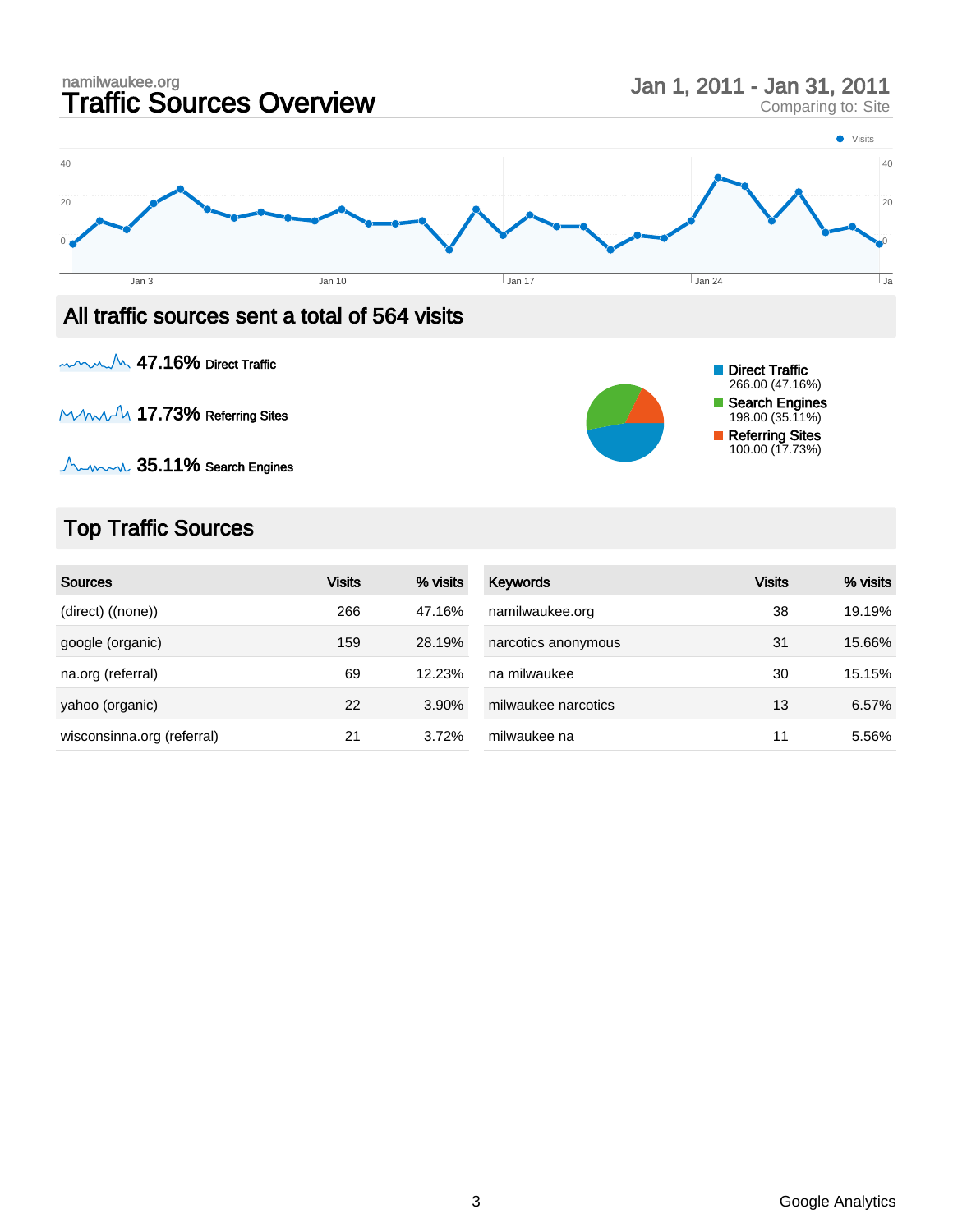# namilwaukee.org<br>**Map Overlay**

## Map Overlay Jan 1, 2011 - Jan 31, 2011 Comparing to: Site



#### 564 visits came from 4 countries/territories

| <b>Visits</b><br>564<br>% of Site Total:<br>100.00% | Pages/Visit<br>3.32<br>Site Avg:<br>$3.32(0.00\%)$ | 00:03:04<br>Site Avg: | Avg. Time on Site<br>00:03:04 (0.00%) | % New Visits<br>54.08%<br>Site Avg:<br>$54.26\%$ (-0.33%) |              | <b>Bounce Rate</b><br>29.79%<br>Site Avg: | 29.79% (0.00%)     |
|-----------------------------------------------------|----------------------------------------------------|-----------------------|---------------------------------------|-----------------------------------------------------------|--------------|-------------------------------------------|--------------------|
| Country/Territory                                   |                                                    | <b>Visits</b>         | Pages/Visit                           | Avg. Time on<br><b>Site</b>                               | % New Visits |                                           | <b>Bounce Rate</b> |
| <b>United States</b>                                |                                                    | 558                   | 3.34                                  | 00:03:05                                                  |              | 53.58%                                    | 29.21%             |
| Canada                                              |                                                    | 4                     | 1.25                                  | 00:00:15                                                  |              | 100.00%                                   | 75.00%             |
| Russia                                              |                                                    |                       | 1.00                                  | 00:00:00                                                  |              | 100.00%                                   | 100.00%            |
| (not set)                                           |                                                    |                       | 1.00                                  | 00:00:00                                                  |              | 100.00%                                   | 100.00%            |
|                                                     |                                                    |                       |                                       |                                                           |              |                                           | $1 - 4$ of 4       |